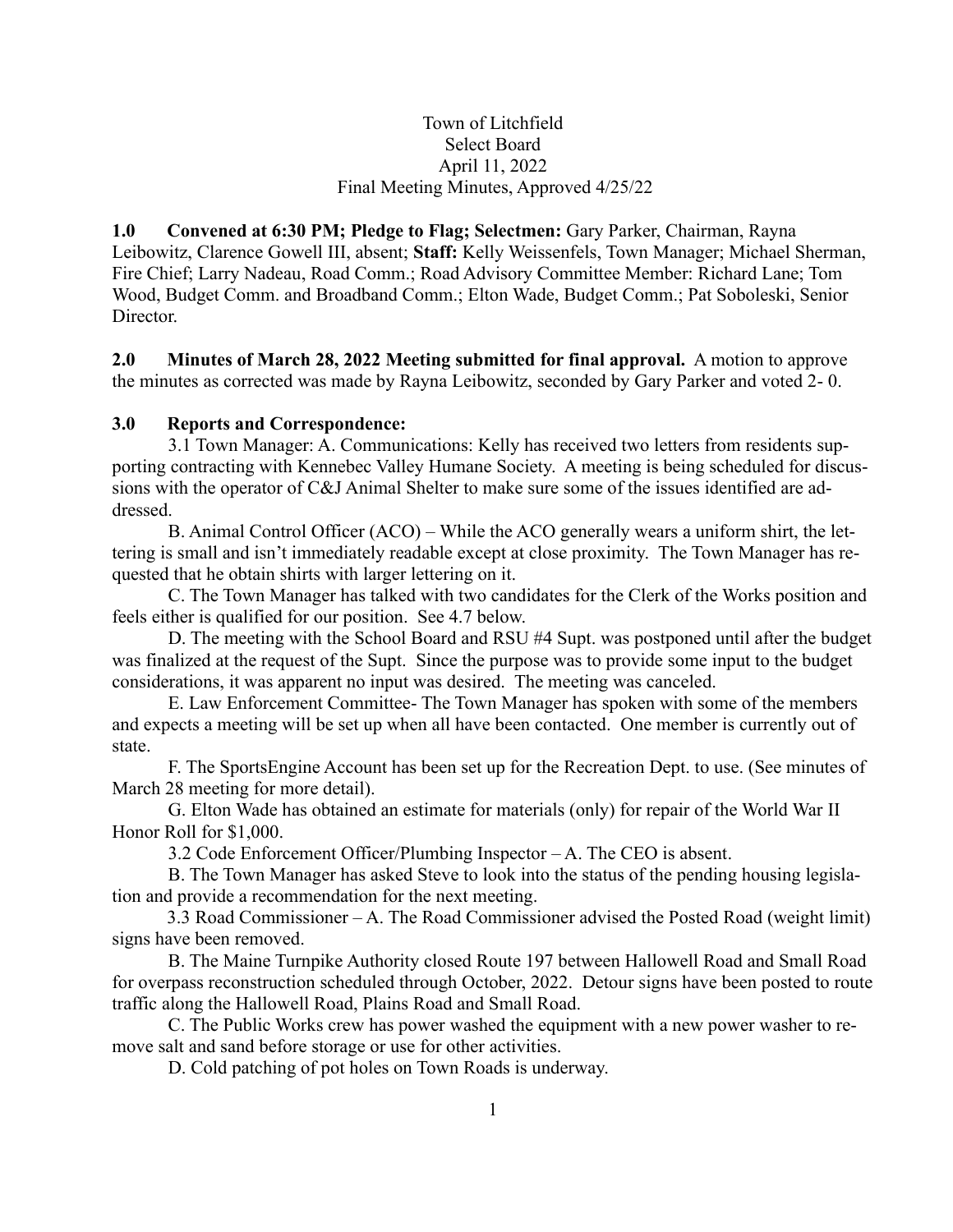E. The rental excavator is expected next week.

F. The Road Commissioner will be out of state next week.

G. A letter from All States Paving Co. has been received regarding the Libby, Stevenstown and Wentzell Road surfaces. All States paving Co. will be given time to resolve the issues.

3.4 Fire & Rescue – A. Chief Sherman advised there were 7 Fire Calls in March. 6 Motor vehicle responses and one furnace malfunction response.

B. He proposed establishing a reserve account for various identified expenses expected over the next 15 years (rather than using the Capital Improvements or Special Projects funding processes). This will be reviewed by the Select Board and Budget Committee after the Town Manager consults with the auditor.

C. Chief Sherman advised a tanker truck purchase is coming up and the Fire Equipment Reserve Account is expected to cover its cost without additional Town funding in the FY 23 budget.

3.5 Emergency Management – No Report

3.6 Assessing Agent – The Town Manager talked with the Assessing Agent about the possibility of scaling assessments but it may be too early to consider it. The Assessing Agent will be back in the office on April 28.

3.7 Transfer Station – A. The written biweekly report was provided to the Town Manager.

B. There is ongoing discussion about cardboard recycling and an outlet for it which only costs us for transportation is being sought.

3.8 Broadband Committee – A. The Town Manager reported that Redzone has been busy trying to make contacts in the community. They have been at the Transfer Station, Gowell's Shop N Save and Doolins. Tom Wood advised the bookmarks promoting Redzone on one side and the electronic services available from the Gardiner Public Library are in a final review before printing.

3.9 Other Town Committees – There were none.

#### **4.0 Scheduled Business**

4.1 Review/approve bid request for Woodbury Dam repair. Jess Helmes from Calderwood Engineering was present. He advised the full engineering project has not yet been completed but should be within two weeks. Still waiting for more information regarding the manner in which the sheet piles will be attached to the concrete work. The completed engineering and proposed bid are expected for the May 9 meeting.

4.2 Determine way ahead for Fire Department paving - engineering plan – Chief Sherman and the Town Manager met with Calderwood Engineering. A topo survey needs to be done. Options are to re-slope or put in a catch basin. Chief Sherman suggests repairing the damaged area and waiting on engineering for later decision-making.

4.3 Address alignment of Town chain-of-command with MRSA Title 30A – After discussion of the provisions of state law, a motion to direct the Code Enforcement Officer, Road Commissioner and all other Town employees to report to the Town Manager who will, in turn, when necessary, report to the Select Board was made by Rayna Leibowitz, seconded by Gary Parker and voted  $2 - 0$ .

4.4 Review Woodbury Pond Park recommended changes to operating plan – Discussion of the proposals to have 2022 admission fees of \$3 for adults, \$2 for kids under 12, free for seniors and veterans, increase the cost of season passes by \$10 each (consistent with last summer's vote), modify the schedule of attendants to start at 10:00 AM and close at 8:00 PM between June 18 and August 20. Signs will be needed to advise of the changes. A list of requested and needed repairs and equipment was offered that might cost up to \$4,600. Since this account is already seriously in the red because of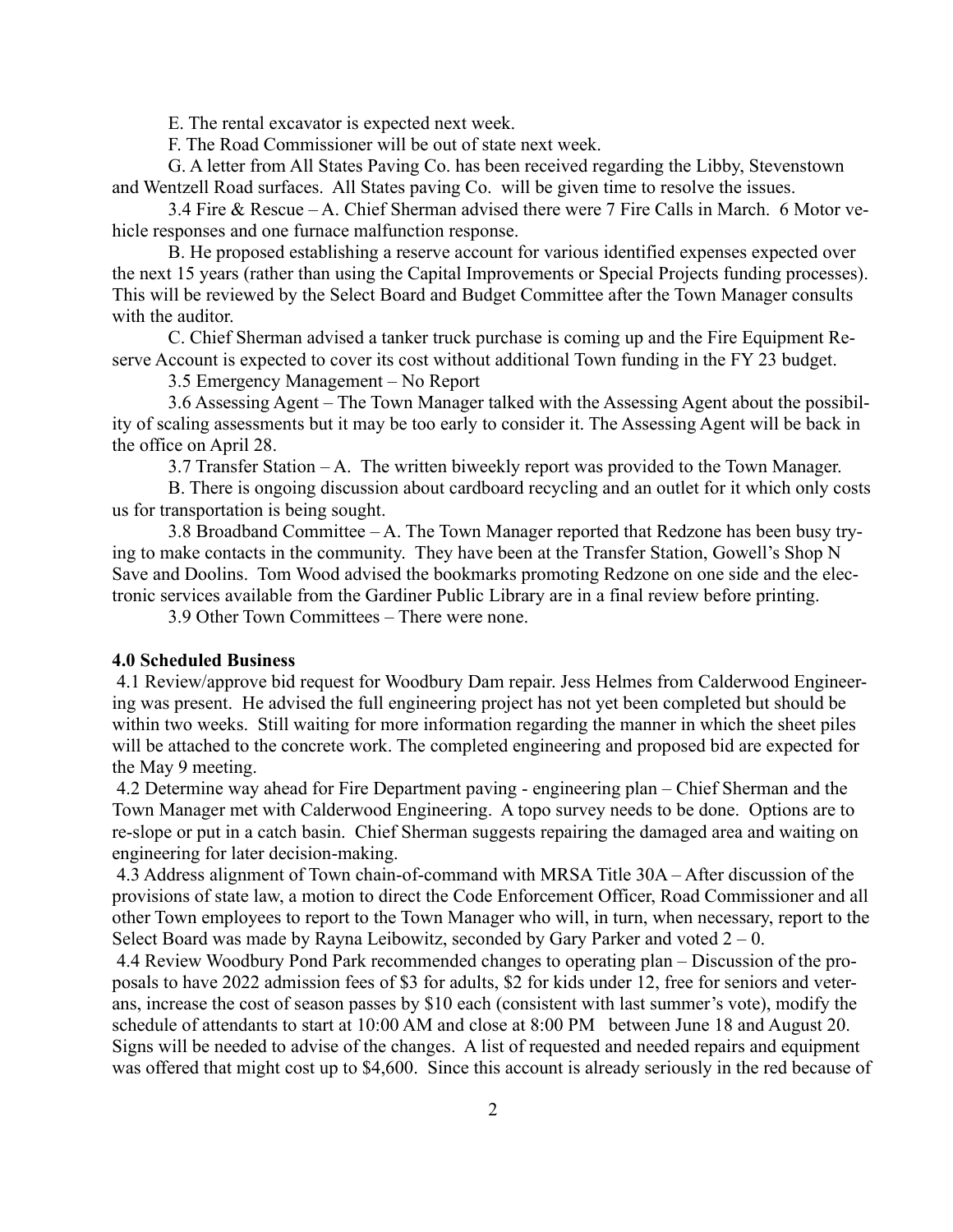lagging revenues, it was suggested that alternatives might be sought to include donations and sponsorships for these needs before monies are expended. The group working on this topic have already had several responses to requests for volunteers to help with some work. That is very encouraging.

4.5 Review/approve purchase of MTA Jersey barriers for public sand pile, other misc. use – Discussion was held and the Town Manager agreed to investigate options (smaller barriers that are easier to handle for a reasonable price) after determining the Transfer Station's needs and the public sand pile needs.

4.6 Choose date/time for FY23 budget workshop – Apr. 26, 2022 at 3:00.

4.7 Choose date/time for Clerk of the Works candidates workshop – April 14, 2022 at 2:00

PM.

4.8 Budget Review - Capital Improvement Plan, Capital Projects, Special Projects, Town Warrant (revisit previous as required)

Gardiner Ambulance proposal includes 4 additional people at Gardiner before adding an additional vehicle. Average calls for Litchfield for the past year – 276 (up from 223) Proposed budget figure \$56,647.87 is Litchfield's share plus \$9,834.45 for uncollectibles. The Town Manager was asked to get additional information about the uncollectibles including if any were MTA responses.

Equipment Reserve Account balances – Fire =  $$350,000$ , Highway =  $$144.000$ 

Repeater – FEMA Reserve Account of \$40,000 might be tapped for this \$15,000 cost.

The Fire Dept. phone costs are to support a fax machine so the Regional Communications can provide a run-sheet on a timely basis. Chief Sherman will look into possible alternatives.

### **5.0 Unscheduled Business**

5.1 Spectrum Cable Franchise Agreement and Supplemental Agreement – A motion to approve the Spectrum Cable Franchise Agreement and Supplemental Agreement after confirming the accuracy of the 3% calculations was made by Rayna Leibowitz, seconded by Gary Parker and voted 2  $-0.$ 

### **6.0 Appointments/Resignations**

6.1 Appointment – Recreation Committee - (Jen Lindsey) A motion to appoint Jen Lindsay to the Recreation Committee was made by Rayna Leibowitz, seconded by Gary Parker and voted  $2 - 0$ .

6.2 Resignation – Recreation Director – (Tiffany Caton) The Town Manager advised he recommends ending the position of Recreation Director. The current Director was offered the opportunity to work to the end of the fiscal year but indicated she did not wish to. The Town Manager will request a written resignation. The Select Board Chairman suggested if a Director position is created again, it should be a stipend position and not based on hourly rates.

#### **7.0 Warrants**

7.1 RSU4 Warrant #26 for \$306,328.42 – A motion to approve Warrant #26 in the amount of \$306,328.41 was made by Rayna Leibowitz, seconded by Gary Parker and voted  $2 - 0$ .

7.2 Town Warrant #25 for \$40,253.92 - A motion to approve Warrant #25 in the amount of \$40,253.92 was made by Rayna Leibowitz, seconded by Gary Parker and voted  $2 - 0$ .

7.3 Town Payroll #20 \$18,893.82 - A motion to approve Payroll #20 in the amount of  $$ 18,893.82$  was made by Rayna Leibowitz, seconded by Gary Parker and voted  $2 - 0$ .

#### **8.0 Selectmen/Public Discussion/Communications**